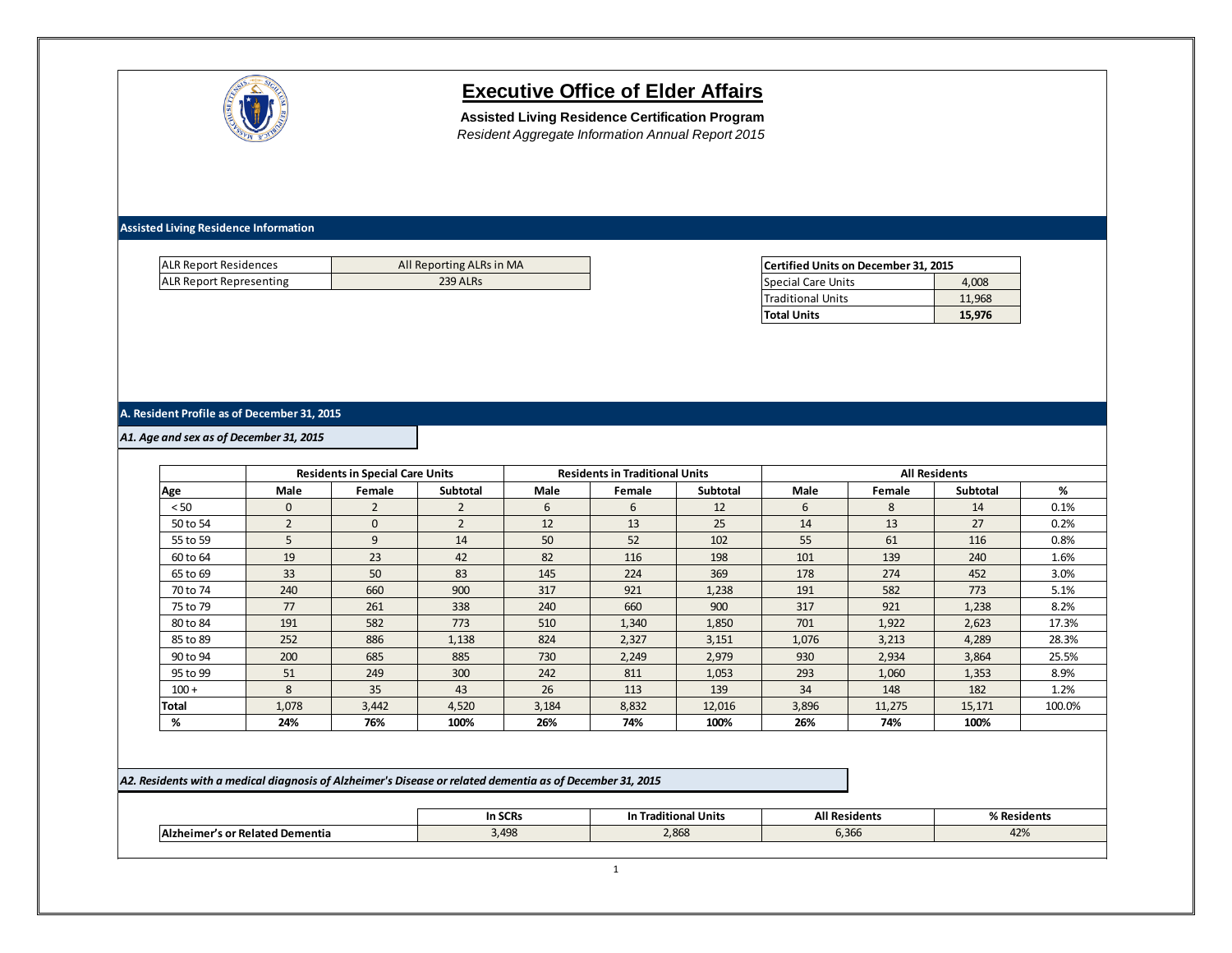

**Assisted Living Residence Certification Program** *Resident Aggregate Information Annual Report 2015*

*A3. Residents receiving Self-Administered Medication Management (SAMM)/Limited Medication Administration (LMA) as of December 31, 2015*

| SAMM/LMA             | In SCRs | <b>In Traditional Units</b> | <b>All Residents</b> | % Residents |
|----------------------|---------|-----------------------------|----------------------|-------------|
| SAMM Only            | 1,979   | 6,376                       | 8,355                | 55%         |
| LMA Only             | 1,410   | 558                         | 1,968                | 13%         |
| Both SAMM and LMA    | 232     | 233                         | 465                  | 3%          |
| Neither SAMM nor LMA | 96      | 2,709                       | 4,383                | 29%         |
| Total                | 3,717   | 9,876                       | 15,171               | 100%        |

## *A4. Residents receiving assistance with activities of daily living (ADLs) as of December 31, 2015*

| <b>Assistance with ADLs</b>         | # Residents | % Residents |
|-------------------------------------|-------------|-------------|
| None                                | 3,070       | 20%         |
| Assistance with bathing             | 9,776       | 64%         |
| Assistance with dressing/undressing | 7,913       | 52%         |
| Assistance with grooming/hygiene    | 6,289       | 41%         |
| Assistance with ambulation          | 3,163       | 21%         |
| Assistance with eating              | 1,072       | 7%          |
| Assistance with toileting           | 4,175       | 27%         |

*A5. Residents grouped by number of ADLs as of December 31, 2015*

| # ADLs       | # Residents | % Residents |
|--------------|-------------|-------------|
| በ            | 3,447       | 23%         |
| 1            | 2,619       | 17%         |
| 2            | 2,420       | 16%         |
| 3            | 2,531       | 17%         |
|              | 1,842       | 12%         |
| 5            | 1,398       | 9%          |
| 6            | 894         | 6%          |
|              |             |             |
| <b>Total</b> | 15,151      | 100%        |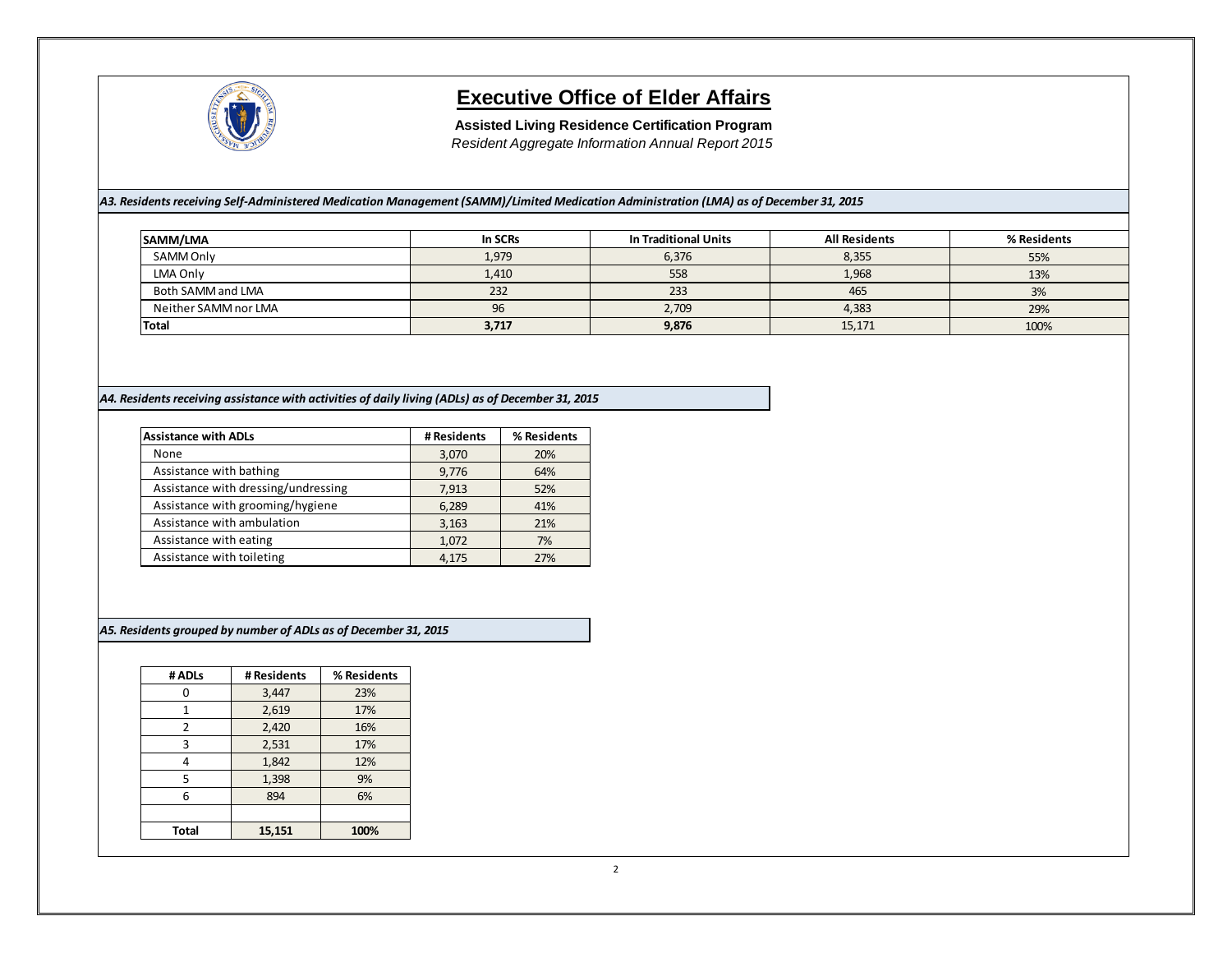

**Assisted Living Residence Certification Program** *Resident Aggregate Information Annual Report 2015*

#### *A6. Residents enrolled in GAFC, SSI-G and/or Section 8 as of December 31, 2015*

| Program                                            | # Residents | % Residents |
|----------------------------------------------------|-------------|-------------|
| GAFC                                               | 761         | 5%          |
| SSI-G                                              | 315         | 2%          |
| Section 8 subsidy                                  | 234         | 2%          |
|                                                    |             |             |
| Total of residents with one of the above subsidies | 1,310       | 9%          |

# *A7. Special care residences (SCRs) and daycare programs*

| <b>GAFC</b>                                                           | "No' | "Yes" | "Yes" % of Sites |
|-----------------------------------------------------------------------|------|-------|------------------|
| SCR with a daycare program                                            | 187  | 34    | 14%              |
| SCR daycare program open to non-residents                             | 194  | --    | 6%               |
| SCR non-resident daycare program in separate section of the building? | 191  |       | $\sim$<br>1/0    |

# **B. Resident Census for Calendar Year 2015 (January 1, 2015 to December 31, 2015)**

*B1. Census per each Calendar month*

|                        | Jan    | ™eb    | Mar    | Apr    | Mav    | June   |
|------------------------|--------|--------|--------|--------|--------|--------|
| <b>Resident Census</b> | 14.539 | 14.598 | 14.647 | 14.611 | 14.607 | 14.704 |
| Unit Occupancy         | 13.142 | 13.218 | 13.269 | 13.268 | 13.259 | 13,354 |

|                        | Jul    | Aua    | Sep    | Oct    | Nov    | Dec    |
|------------------------|--------|--------|--------|--------|--------|--------|
| <b>Resident Census</b> | 14,806 | 14.944 | 15.074 | 15,177 | 15.250 | 15,304 |
| Unit Occupancy         | 13,439 | 13,532 | 13,656 | 13,628 | 13,830 | 13,859 |

| <b>Average Monthly Resident Count</b> | 14,856 |  |
|---------------------------------------|--------|--|
| <b>Average Monthly Unit Occupancy</b> | 13.455 |  |
|                                       |        |  |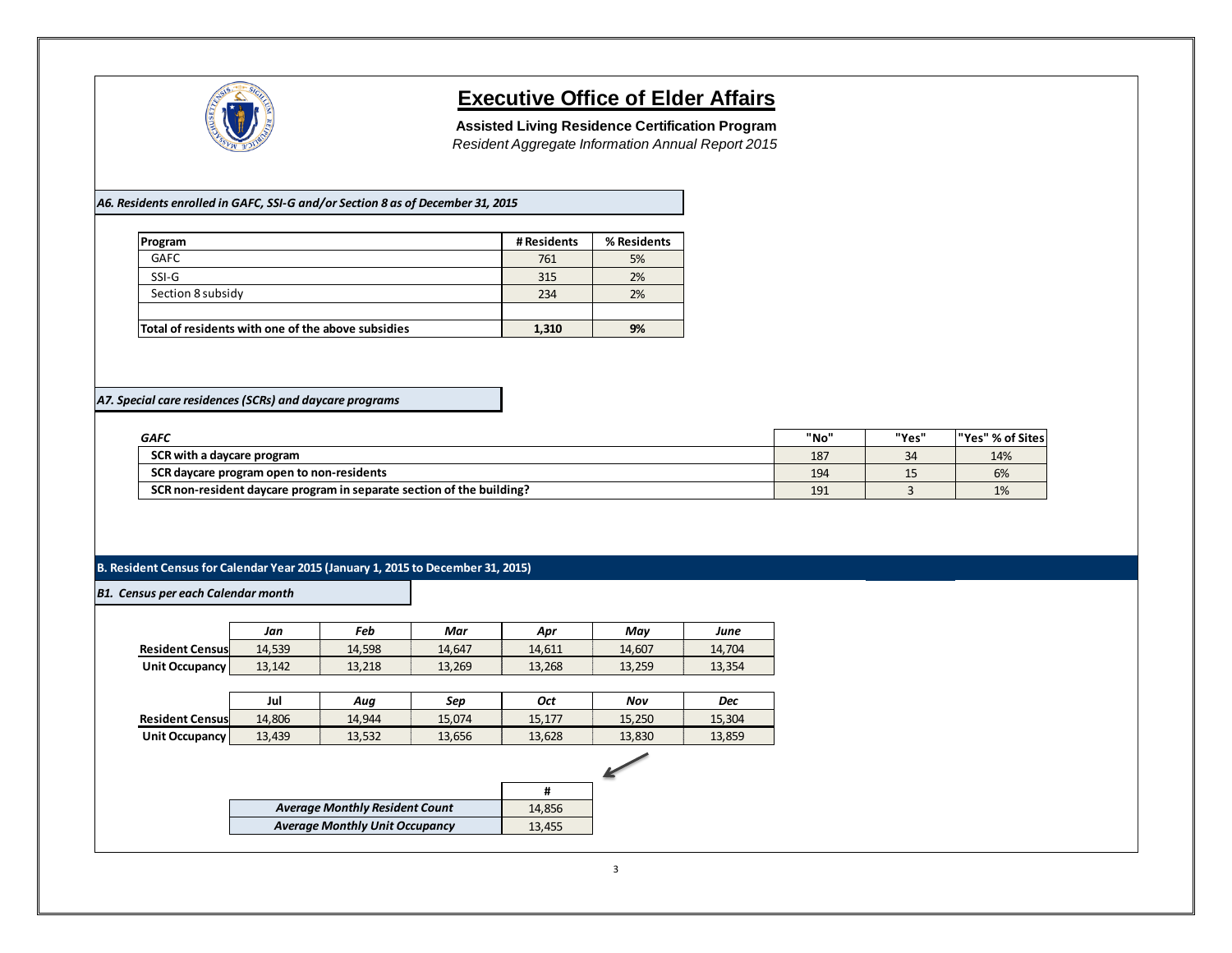

*Resident Aggregate Information Annual Report 2015* **Assisted Living Residence Certification Program**

### *B2. Major reason for move-outs in calendar year 2015 (enter one per move-out)*

| <b>Major Reason</b>                                    | # Residents | % Residents |
|--------------------------------------------------------|-------------|-------------|
| Death                                                  | 2,102       | 32%         |
| Moved to SNF or other higher level of care             | 2,630       | 40%         |
| Financial/non-payment                                  | 284         | 4%          |
| Respite stay concluded                                 | 613         | 9%          |
| Moved to another ALR in MA                             | 295         | 4%          |
| Moved out of state (regardless of type of new setting) | 194         | 3%          |
| Returned to home or other independent living           | 348         | 5%          |
| Other:                                                 | 105         | 2%          |
|                                                        |             |             |
| <b>Total</b>                                           | 6,571       | 100.0%      |

# *B3. Length of residency of move-outs in calendar year 2015*

| Length      | <b>Terminations</b> | %    |
|-------------|---------------------|------|
| <3 Months   | 1,137               | 17%  |
| 3-5 Months  | 638                 | 10%  |
| 6-8 Months  | 534                 | 8%   |
| 9-11 Months | 467                 | 7%   |
| 1-2 Years   | 1,286               | 20%  |
| 2-3 Years   | 932                 | 14%  |
| 3-4 Years   | 552                 | 8%   |
| 4-5 Years   | 343                 | 5%   |
| 5-6 Years   | 252                 | 4%   |
| 6-7 Years   | 140                 | 2%   |
| 7-8 Years   | 93                  | 1%   |
| 8-9 Years   | 66                  | 1%   |
| 9-10 Years  | 51                  | 1%   |
| 10-15 Years | 87                  | 1%   |
| 15+ Years   | 6                   | 0%   |
| Total       | 6,584               | 100% |

### 3-*5 Months* | 638 | 10% | **Average Length of Residency | 2.10** *[Unit: Years]*

|            | <b>Length of Stay Brackets</b> |     |  |  |
|------------|--------------------------------|-----|--|--|
|            | # Totals                       | %   |  |  |
| < 1 Year   | 2,776                          | 42% |  |  |
| 1-5 Years  | 3,113                          | 47% |  |  |
| 5-10 Years | 602                            | 9%  |  |  |
| 10+ Years  | 93                             | 1%  |  |  |